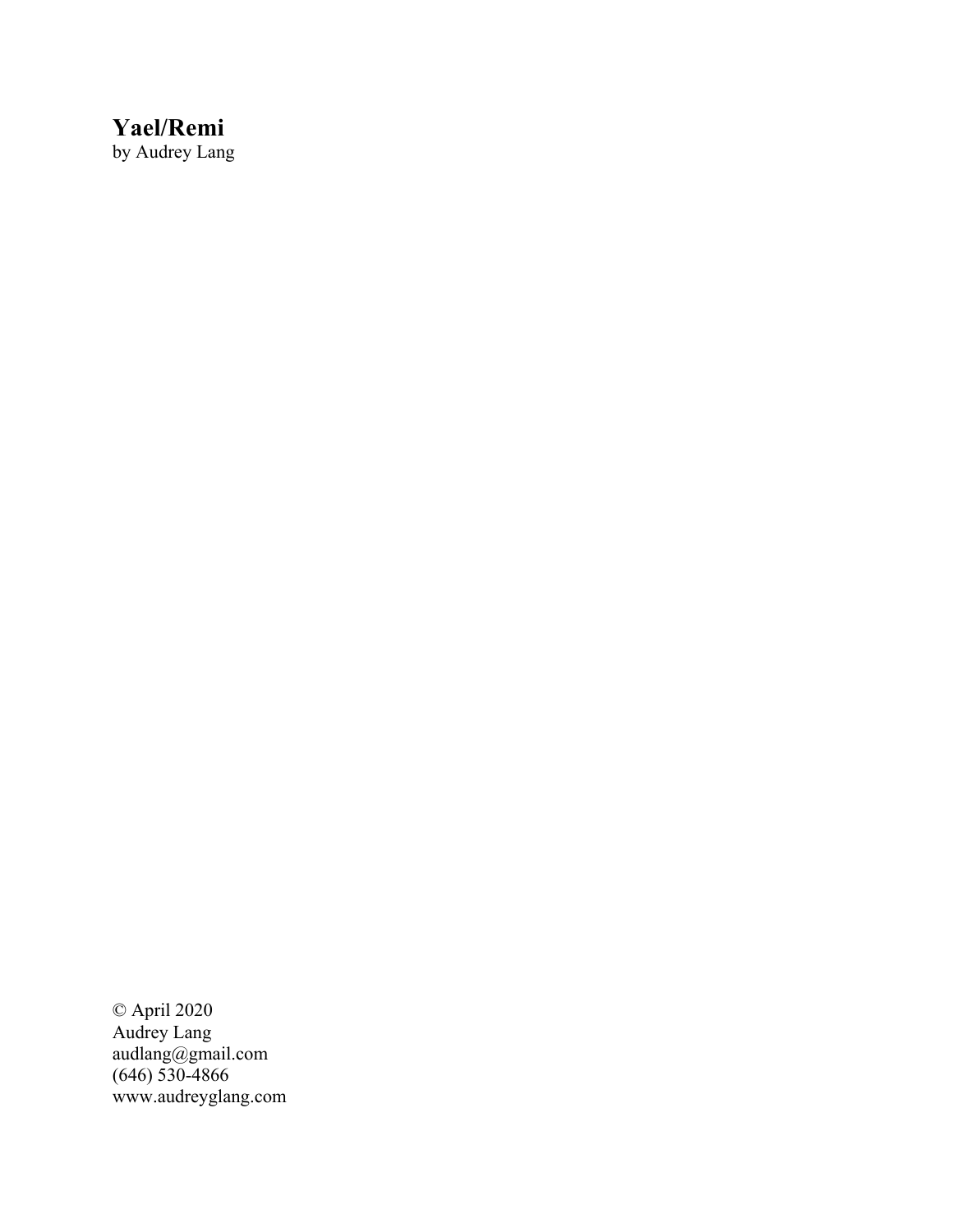# **Characters**

| Yael                  | female, 20s, Israeli, Jewish, in a relationship with Remi      |
|-----------------------|----------------------------------------------------------------|
| Remi                  | female, 20s, American, not Jewish, in a relationship with Yael |
|                       |                                                                |
| Time                  |                                                                |
| <b>Now</b>            |                                                                |
|                       |                                                                |
| Place                 |                                                                |
| Anywhere & Everywhere |                                                                |
|                       |                                                                |
| <b>Notes</b>          |                                                                |

"Blinks" are maybe scenes or maybe moments or maybe memories, not quite any of those but not quite their respective opposites either. I'm not totally satisfied that "blinks" is even what they are, but it's the closest term I've found to exactly what I mean.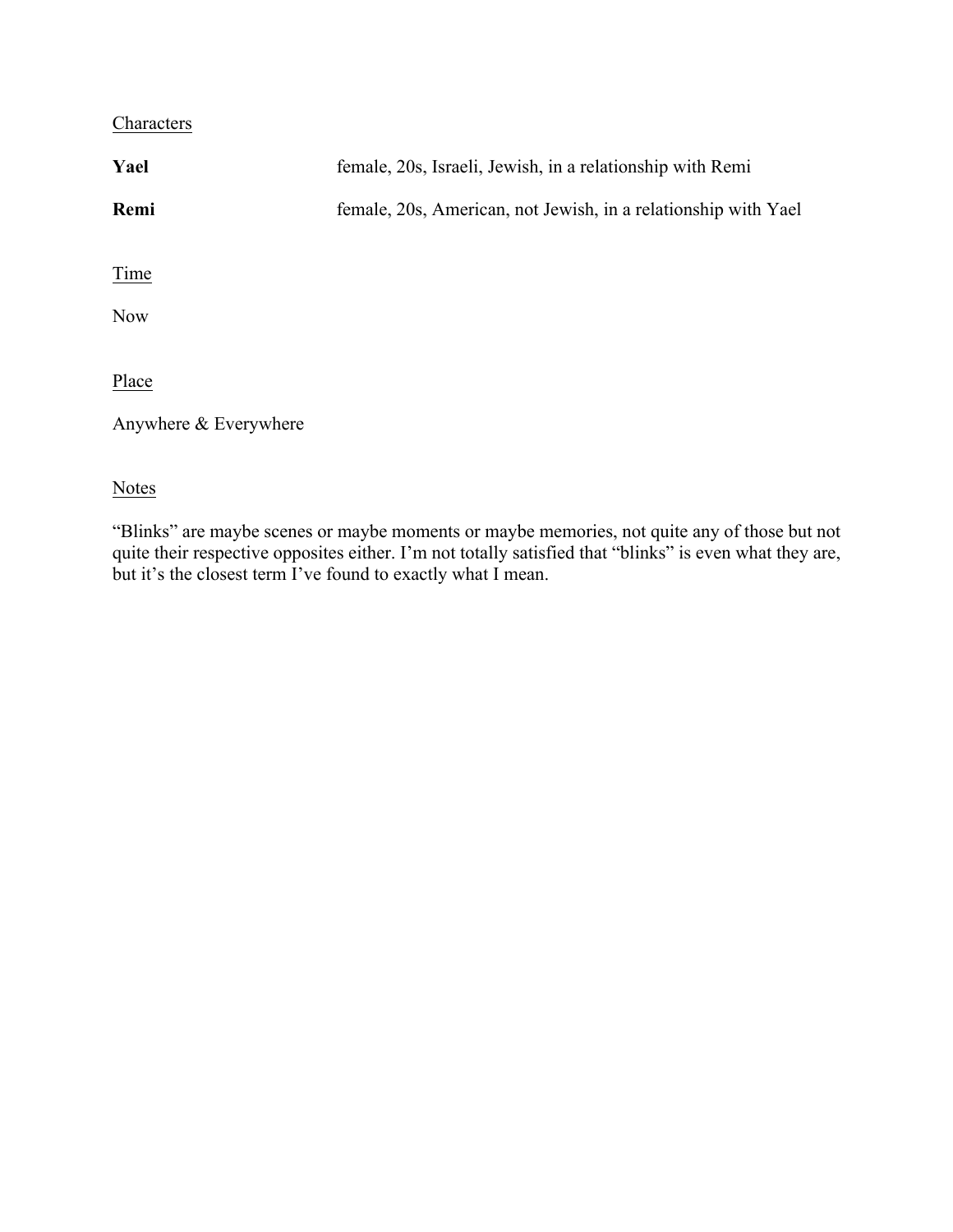### Blink 1

YAEL hey

REMI hey

YAEL so

REMI what?

YAEL would you forgive me if i named our first child luna

REMI would you forgive me if i named our second child sylvester

YAEL or could i name them "one" and "three"

REMI so everyone would look for "two"

YAEL yes

REMI no

YAEL then luna and sylvester

REMI luna and sylvester

YAEL what if we have another?

REMI then could we name them "four"

YAEL so everyone would look for "three"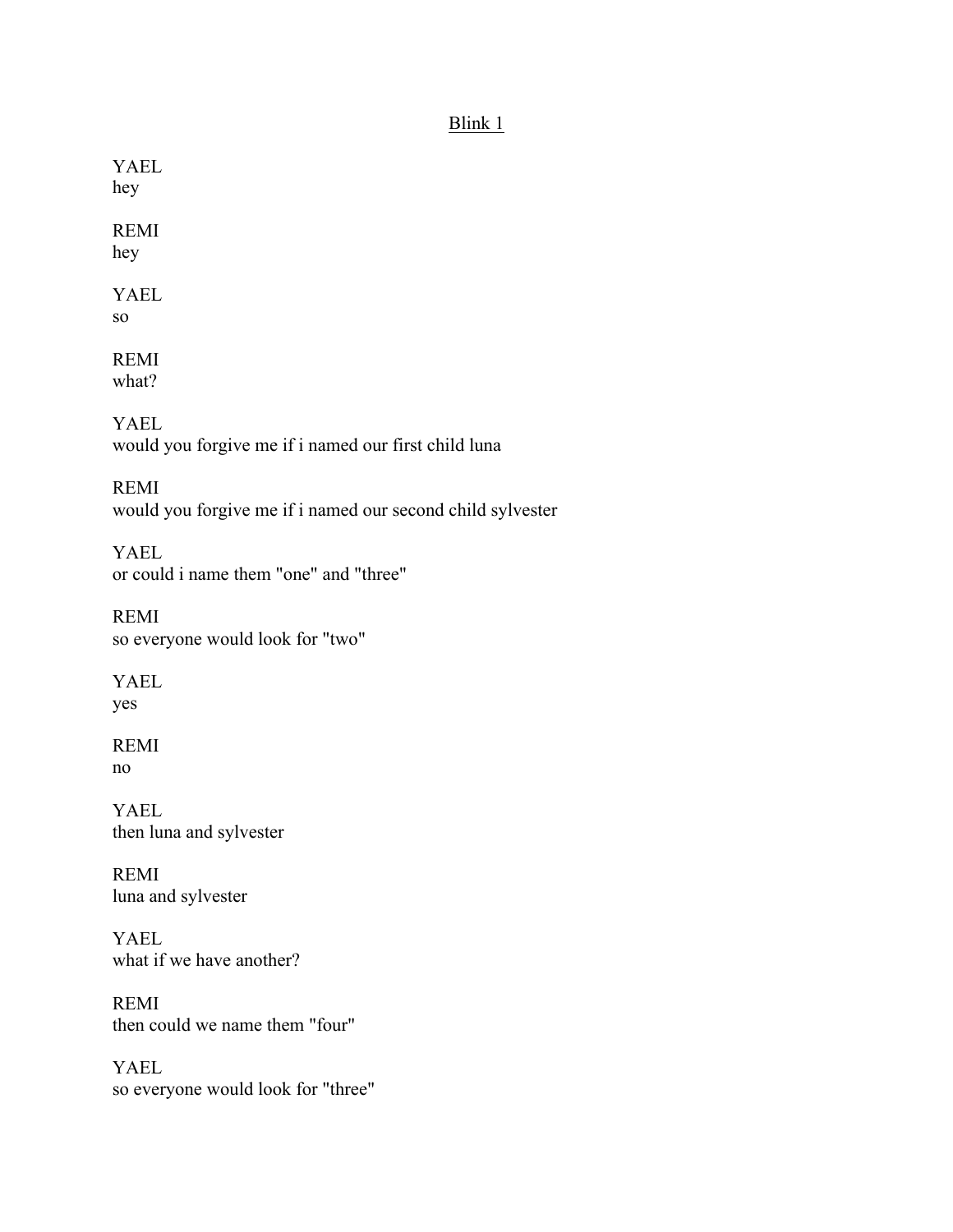REMI yes

#### YAEL no

REMI then how about saffron

YAEL luna and sylvester and saffron and logan

REMI logan?

YAEL better than "five"

REMI so they would look for "four"

YAEL yes

REMI luna and sylvester and saffron and logan

YAEL luna and sylvester and saffron and logan.

## Blink 2

YAEL do we raise them jewish

REMI i'm not jewish

YAEL i'm jewish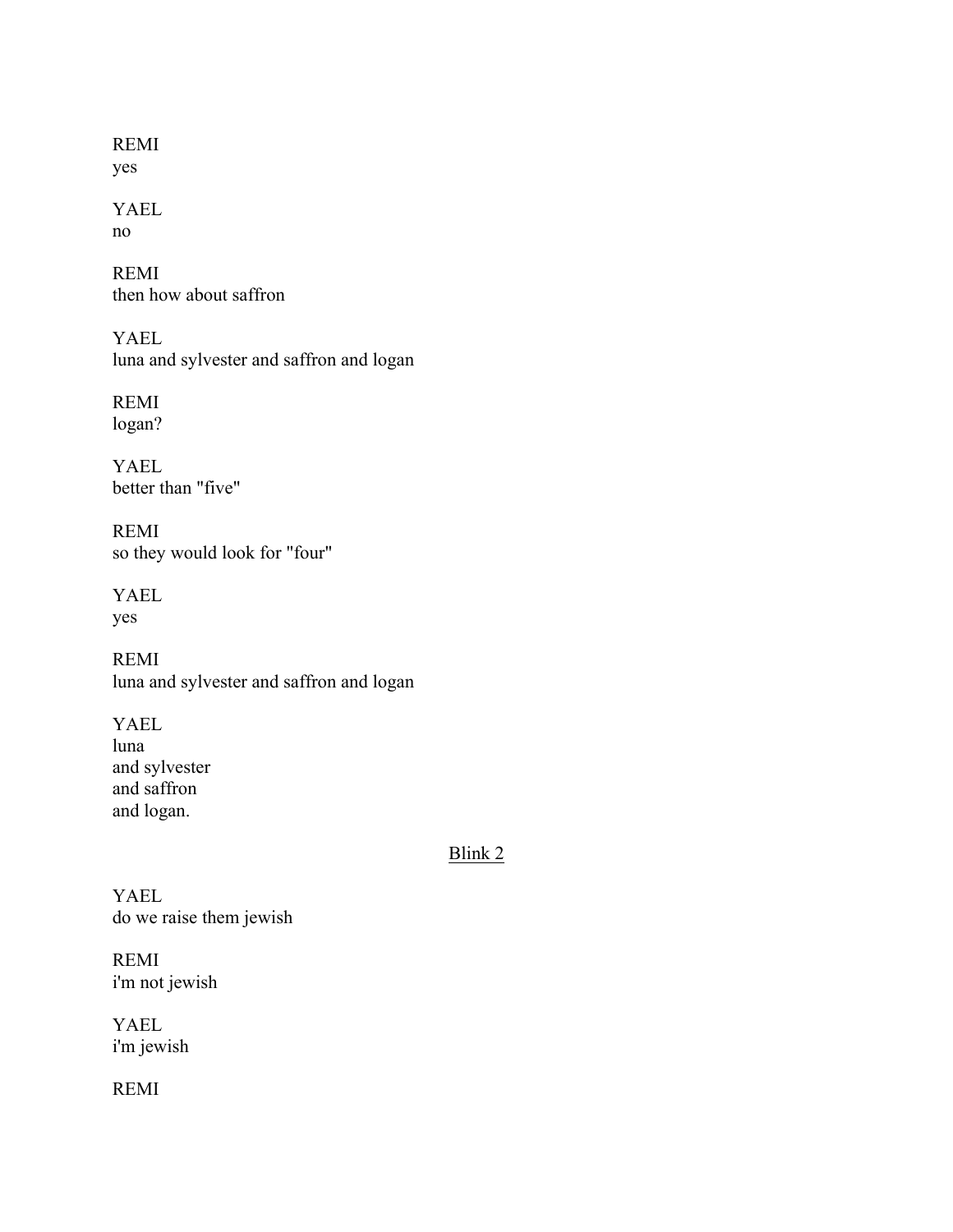i know

YAEL so do we?

REMI well what if we don't?

YAEL but i think i want to

REMI so what if we do?

YAEL but what about you?

REMI i want to

YAEL but what about you?

REMI well i'd rather they be jewish

YAEL are you sure

REMI yes i'd rather they be jewish and go to synagogue with you

YAEL and with you if you want

REMI i do i don't want to go to church with them or with myself really but i'd go to synagogue with all of you

YAEL okay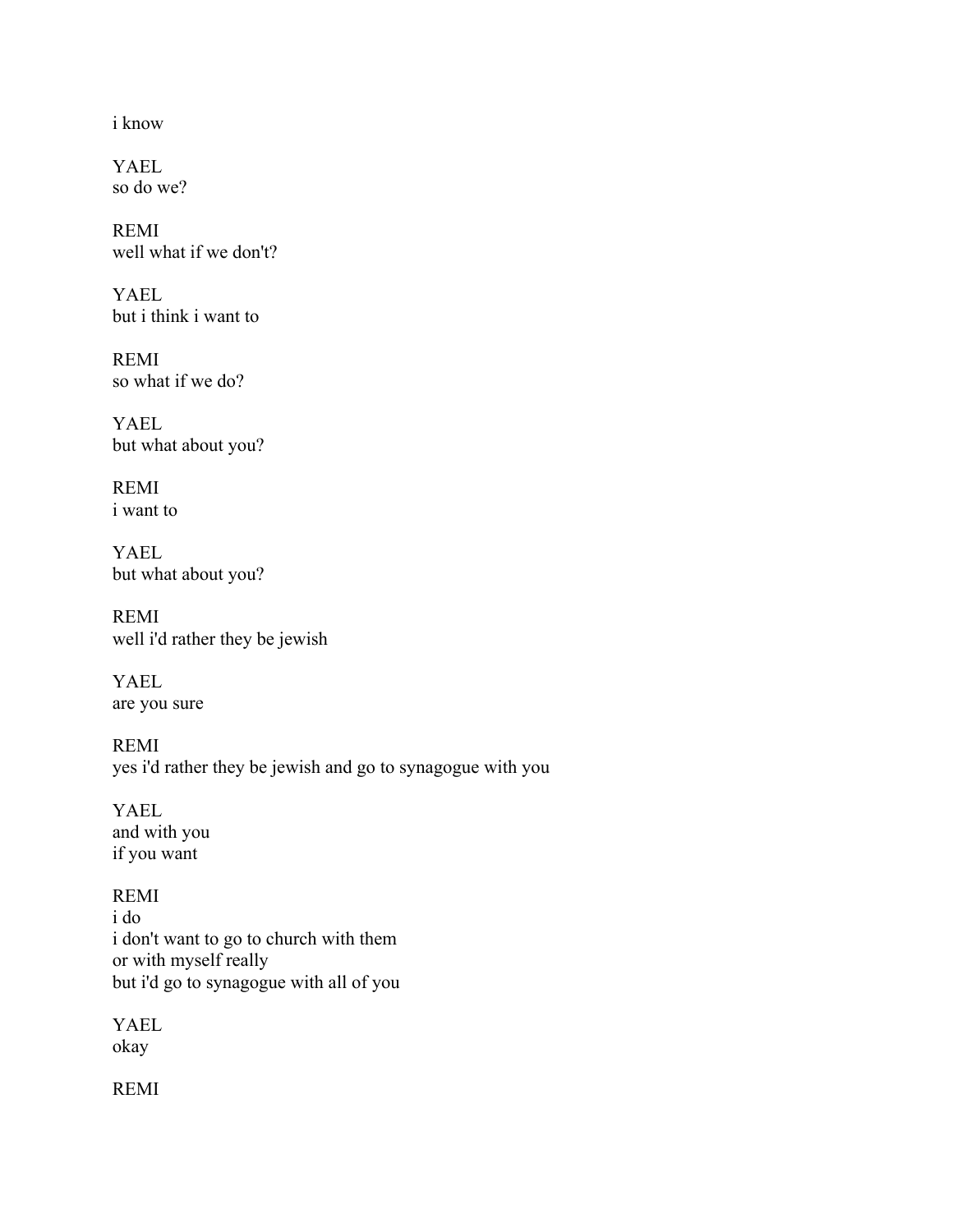okay

YAEL then that is what we will do.

#### Blink 3

REMI what should they call us?

YAEL what do you want?

REMI could be mom and mama

YAEL could be

REMI or what else

YAEL i thought maybe...

REMI maybe what?

YAEL i thought maybe i could be ima

REMI then i could be mama

YAEL because otherwise i thought we would both want to be mama probably

REMI yeah i think you're right

YAEL so that's good?

REMI ima and mama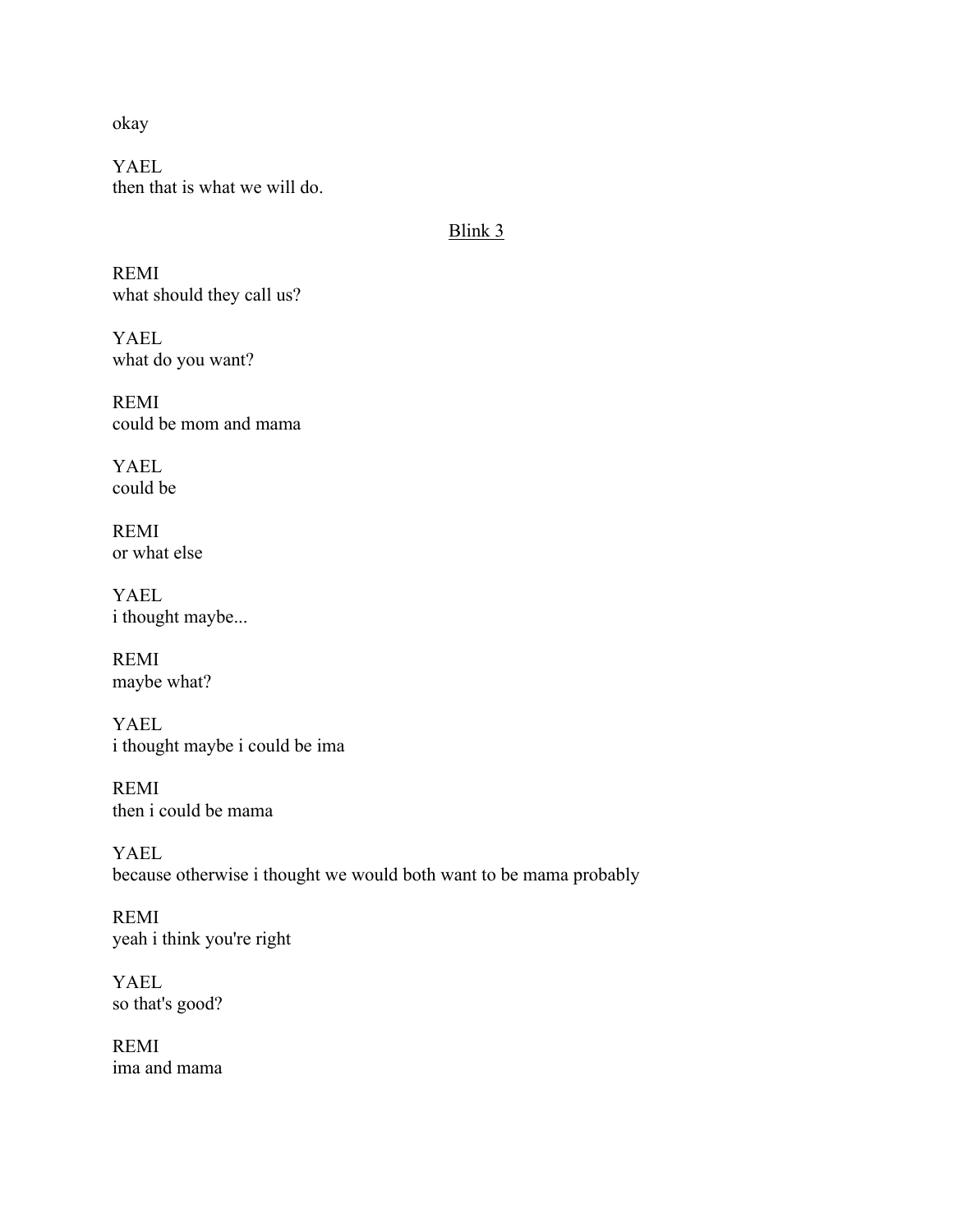YAEL ima and mama

REMI i like that

YAEL me too.

## Blink 4

REMI touch me

YAEL touch you?

# REMI

yes touch me please

YAEL like how?

REMI

like this touch me like this please

YAEL

okay like this?

# REMI

yes like that keep going please

YAEL okay okay

REMI

now here touch me here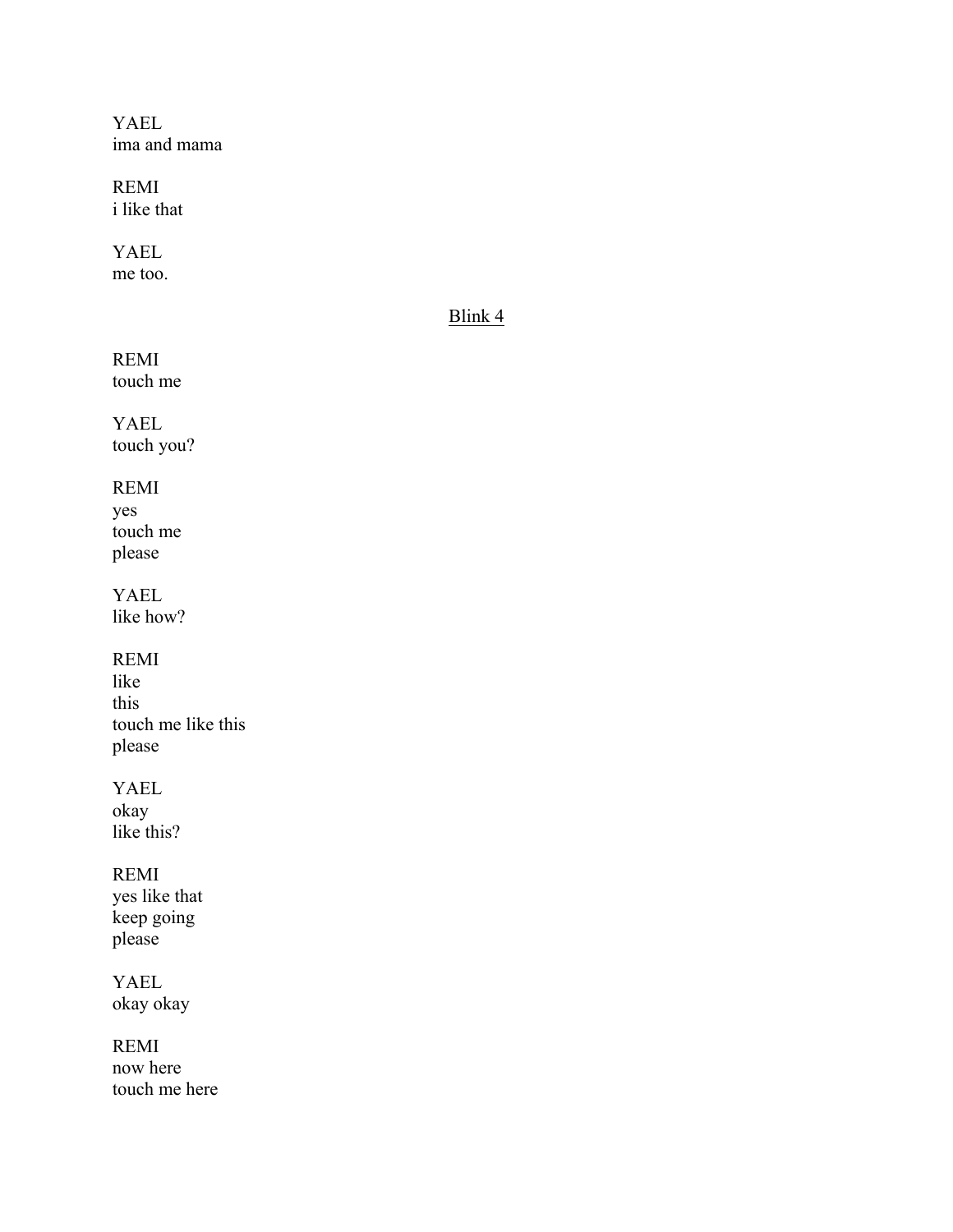#### YAEL okay here?

#### REMI

yes right there keep going please

#### YAEL okay okay i will.

#### Blink 5

## YAEL touch me

REMI touch you?

#### YAEL

yes touch me please

## REMI

like how?

#### YAEL

like this touch me like this please

## REMI

okay like this?

### YAEL

yes like that keep going please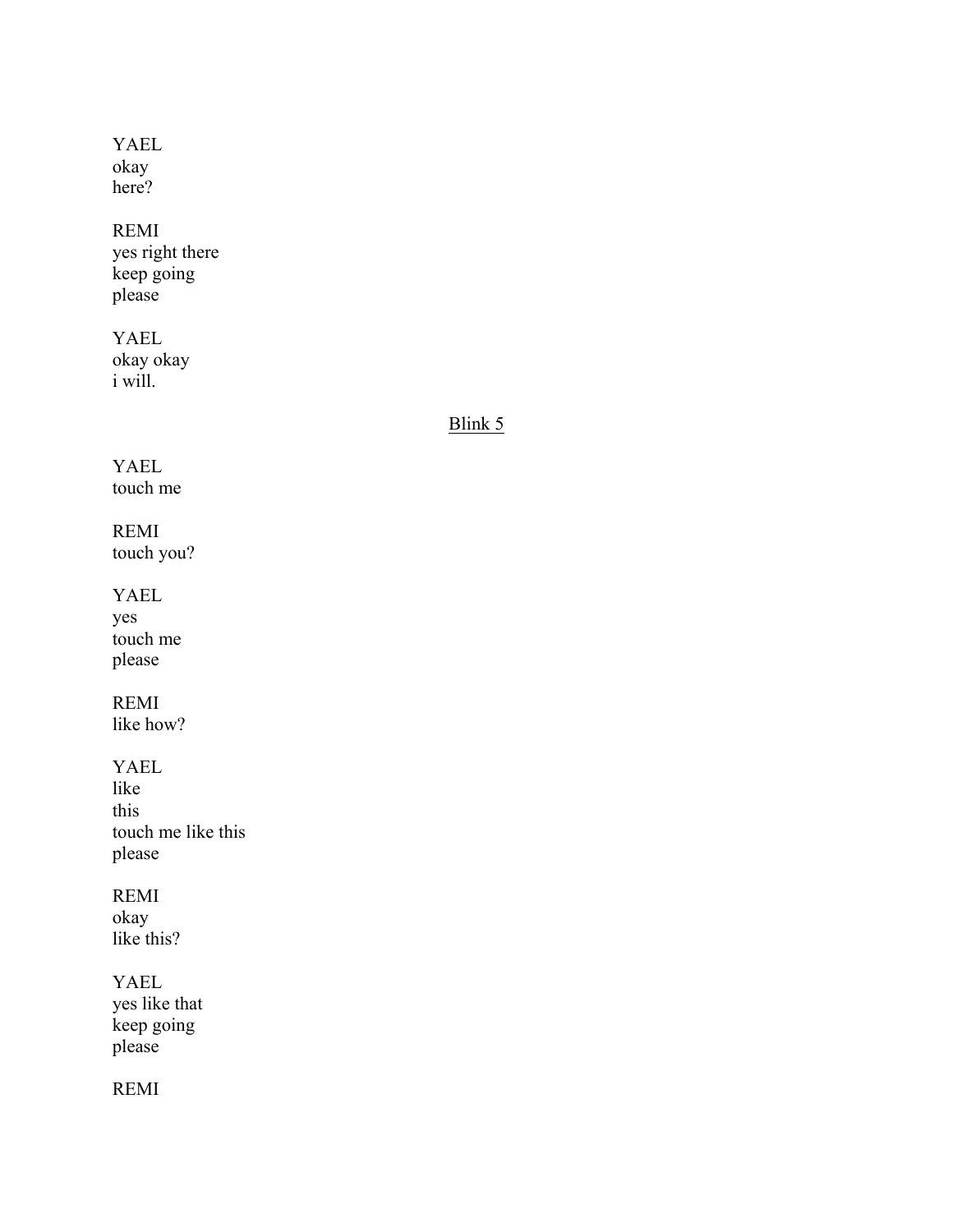okay okay

YAEL now here touch me here

REMI okay

here?

YAEL yes right there keep going please

REMI okay okay i will.

# Blink 6

YAEL where are we going?

REMI i want to show you something

YAEL okay but where? can i open my eyes?

REMI

not yet

YAEL tell me when

REMI not yet

YAEL soon? almost?

REMI okay now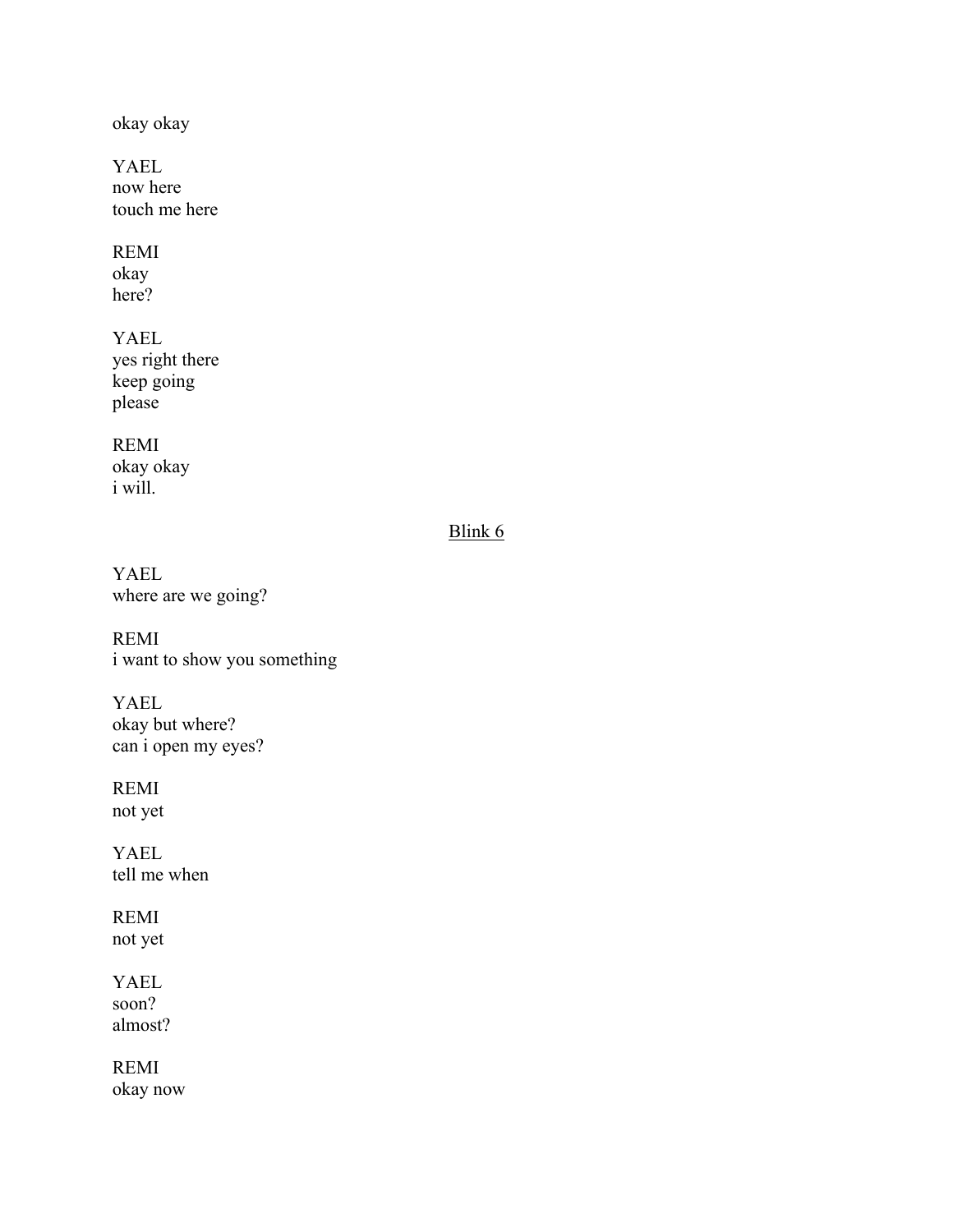YAEL i can open my eyes?

REMI yes please open your eyes now

do you like it?

YAEL yes i i love it

...

REMI i do too

YAEL it's beautiful

REMI i think so too

YAEL you're beautiful

REMI thank you

YAEL it's beautiful and you're beautiful and i love it and i think i think i love you

REMI i think i love you too.

Blink 7

REMI what are you doing

YAEL i promise it's good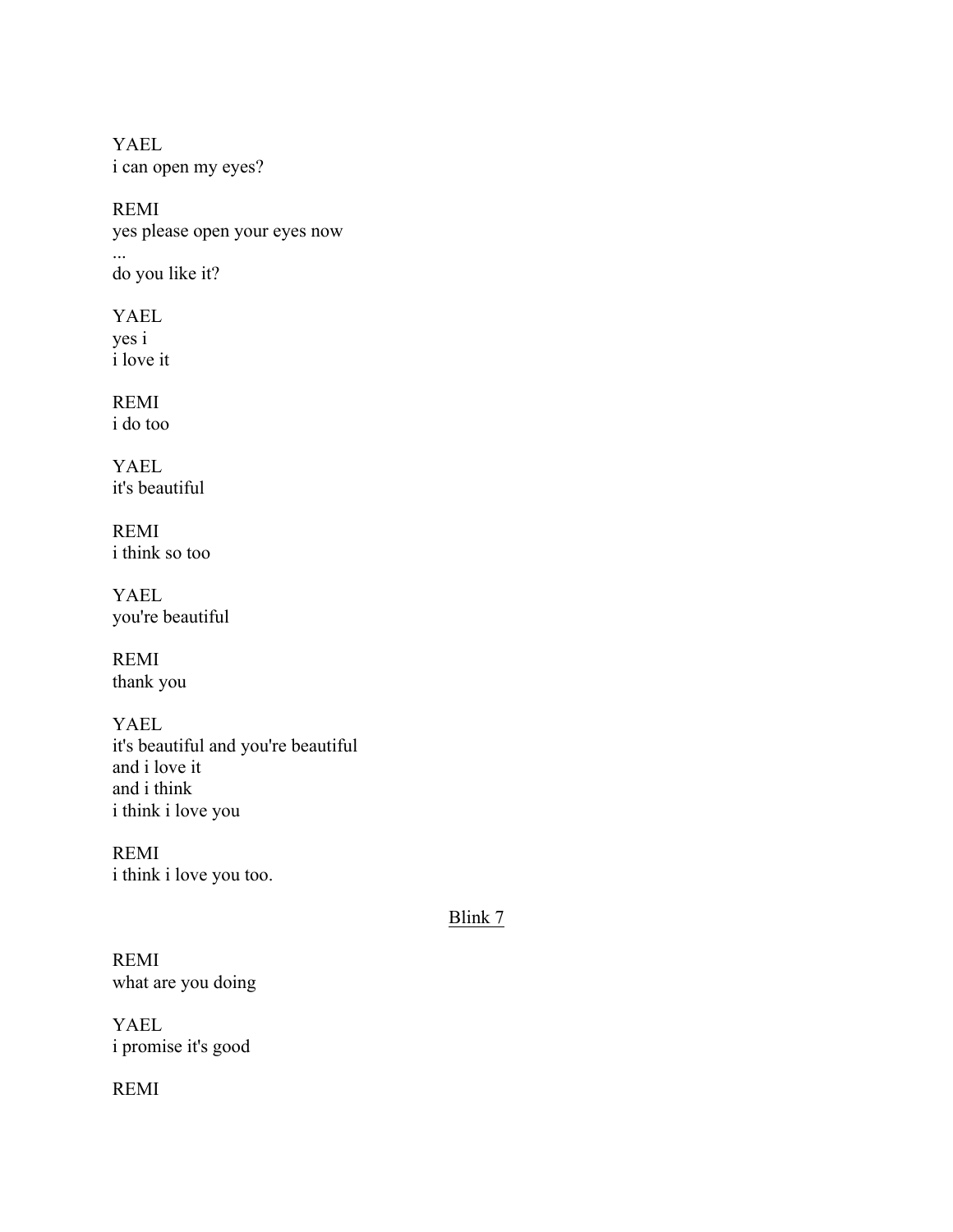is it broccoli?

YAEL no it's not

REMI okay good

YAEL but it would be good broccoli if it were

REMI

... but it's not

YAEL no it's not

REMI okay good

YAEL open your mouth

REMI tell me what it is

YAEL just open your mouth now taste it

REMI it's not broccoli

YAEL i told you it wasn't broccoli

REMI what is it? is it is it honey?

YAEL blackberry honey